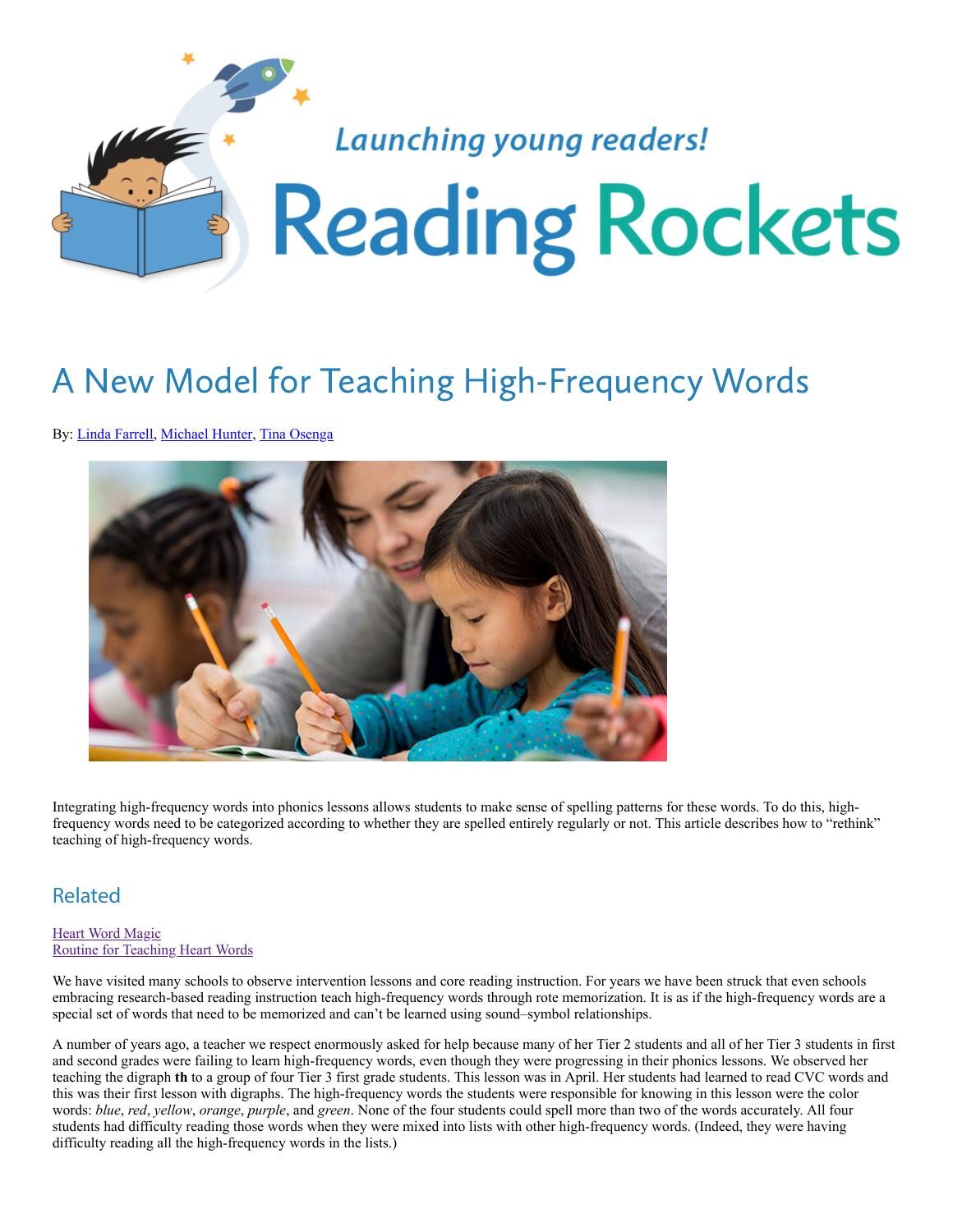These students could read words that followed spelling patterns they had learned and practiced, but they struggled learning words that made no sense to them from a sound–spelling viewpoint. We suggested that the students learn high-frequency words according to spelling patterns, and not according to frequency number or theme.

Together with the teacher, we organized the high frequency words to fit into the phonics lessons so that the words were tied to spelling patterns students were learning. First, we focused on identifying decodable high frequency words such as *but, him,* and *yes* and integrating them into phonics lessons instead of teaching them as words that had to be memorized. Next, we identified irregularly spelled high frequency words such as *said, you,* and *from*. These words have two or three letter sounds students knew and only one or two letters that had to be memorized. We integrated 2 or 3 of these words into a phonics lessons, and students learned to identify the letters spelled as expected and to learn "by heart" the letters not spelled as expected.

With this approach, students had an easier time learning to read the word *said* because they knew that only the letters **ai** are an unexpected spelling. Students also soon stopped confusing was and saw because they learned to think about the first sound before reading or spelling those words. The teacher told us that she, her students, and their parents were thrilled that they were no longer "banging their heads against the wall" going over and over the words as students tried to memorize how to read or spell high-frequency words with little success.

### Current practices

High-frequency words are often referred to as "sight words", a term that usually reflects the practice of learning the words through memorization. These words might be on the Dolch List, Fry Instant Words, or selected from stories in the reading program. Common practice often includes sending these "sight words" home for students to study and memorize, or drilling with flash cards in school. Students may start with word #1 and progress through the words in the order of frequency. Some teachers, like our friend above, group the words in categories, such as numbers or colors, whenever possible. In essence, high-frequency word instruction is often fully divorced from phonics instruction. While this method works for many students, it is an abysmal failure with others.

### Overview of suggested restructuring

Integrating high-frequency words into phonics lessons allows students to make sense of spelling patterns for these words. To do this, highfrequency words need to be categorized according to whether they are spelled entirely regularly or not. Restructuring the way high-frequency words are taught makes reading and spelling the words more accessible to all students. The rest of this article describes how to "rethink" teaching of high-frequency words and fit them into phonics lessons.

## Teach 10–15 "sight words" before phonics instruction begins

Many kindergarten students are expected to learn 20 to 50, or even more, high-frequency words during the year. The words are introduced and practiced in class and students are asked to study them at home. Learning these "sight words" often starts before formal phonics instruction begins.

Children do need to know about 10–15 very-high-frequency words when they start phonics instruction. However, these words can be carefully selected so that they are the "essential words" that are not decodable when the short vowel patterns VC and CVC are taught. Words such as *at*, *can*, and *had* are easier for students to learn using phonics than by simply memorizing them.

We recommend teaching 10–15 pre-reading high frequency words only after students know all the letter names, but before they start phonics instruction. (Students who have not learned their letter names inevitable struggle to learn words that have letters they cannot identify.) Teaching students to read the ten words in Table 1 as "sight words" even before they begin phonics instruction is unlikely to overburden even "at risk" students. These ten words can be used to write decodable sentences when phonics instruction begins. The words in Table 1 are suggestions only, and teachers may revise or add words based on their reading materials and their students. For example, the words *are* and *said* are often added.

To teach these ten pre-reading sight words, we recommend introducing one word at a time. Teaching these words in the order listed can minimize confusion for students. For example, *the* and *a* are unlikely to be confused, as are *I* and *to*. However, *to* and *of* are widely separated on the table because both are two-letter words with the letter **o**, and **t** and **f** have similar formations.

As we recommended above, the words in Table 1 should not be taught or practiced until a student knows all the letter names.

Students can demonstrate they know these words in a number of ways, including (1) finding the word in a list or row of other words, (2) finding the word in a text, (3) reading the word from a card, and (4) spelling the word.

If students know letter sounds and can identify the first sound in a word, the following words can be tied to beginning letter sounds because the initial sound is spelled as expected: *to*, *and*, *was*, *you*, *for*, *is*. The word I is easily recognized by students who know their letter names. On the other hand, the words *the*, *a*, and *of* cannot be tied to known letter sounds.

Teaching a "ditty" to help students learn *the, a,* and *of* works for many students. Teachers have had success teaching students to sing the ditties below. It is important that students have the word in front of them when they say the ditty. They should point to the word when they say it in the ditty, and point to the letters when they say them in the ditty.

- **The**: I can say 'thee' or I can say 'thuh', but I always spell it 't' 'h' 'e'
- **A:** I can say 'ā' or I can say 'uh', but I always spell it with the letter 'a'
- **Of** is hard to spell, but not for me. I love to spell of. 'o' 'f' of, 'o' 'f' of, 'o' 'f' of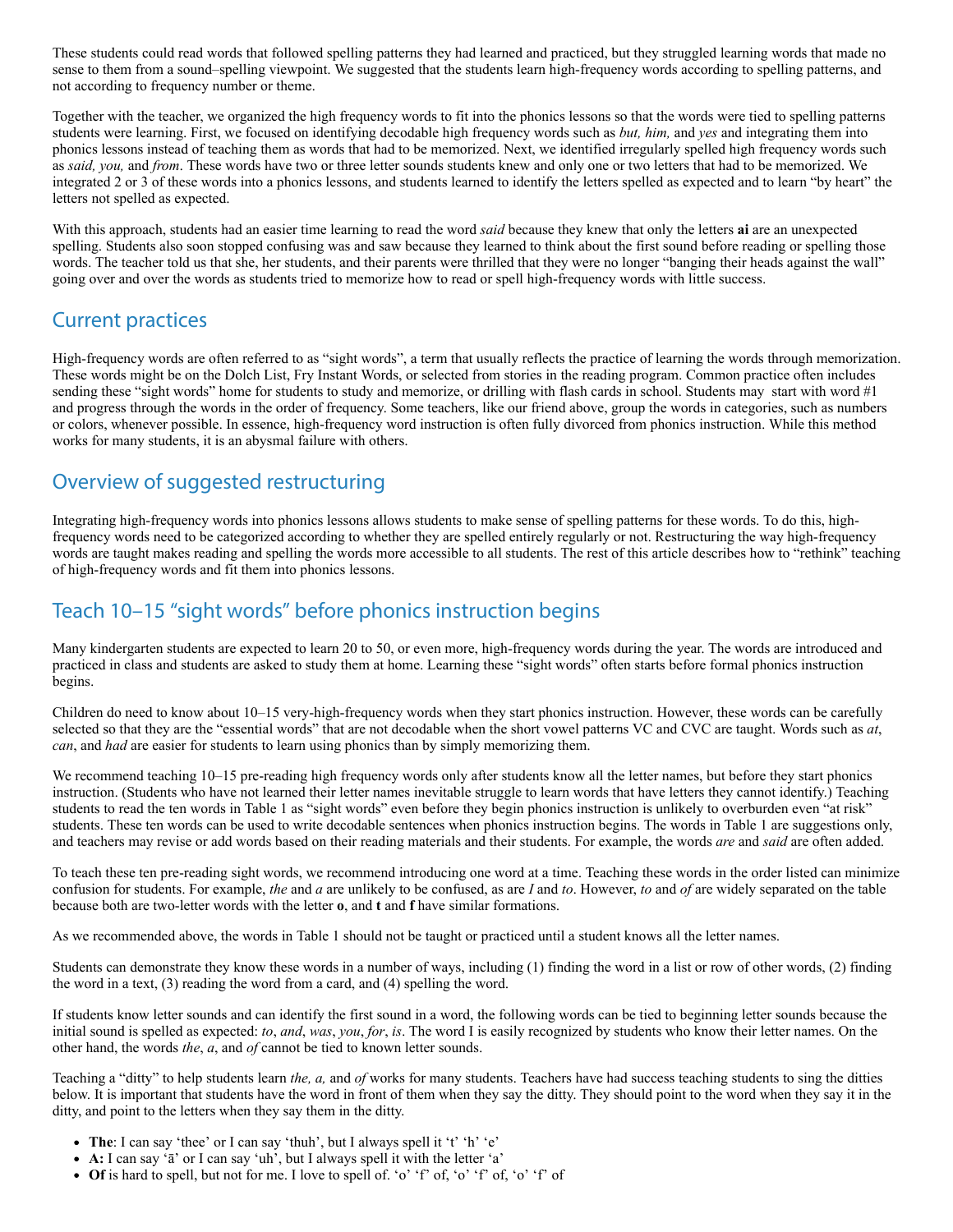#### Table 1: 10 Sight Words for Pre-Readers to Learn

|     | Word Dolch Frequency Rank Fry Frequency Rank |    |
|-----|----------------------------------------------|----|
| the | 1                                            | 1  |
| a   | 5                                            | 4  |
| I   | 6                                            | 20 |
| to  | 2                                            | 5  |
| and | 3                                            | 3  |
| was | 11                                           | 12 |
| for | 16                                           | 13 |
| you | 7                                            | 8  |
| is  | 22                                           | 7  |
| of  | 9                                            | 2  |

Dolch words are from: Dolch, E. W. (1936). A basic sight vocabulary. *The Elementary School Journal*, 36(6), 456-460.

Dolch Rankings were found on lists at [K12 Reader](https://www.k12reader.com/) and [Mrs. Perkins Dolch Words](https://mrsperkins.com/).

Fry words and rankings are from: Fry, E., & Kress, J.K. (2006). *The Reading Teacher's Book of Lists*. Jossey-Bass: San Francisco.

### Flash Words and Heart Words defined

For instructional purposes, high-frequency words can be divided into two categories: those that are phonetically decodable and those with irregular spellings. We call high-frequency words that are regularly spelled and thus decodable "Flash Words".

Although their spelling patterns are easily decoded, Flash Words are used so frequently in reading and writing that students need to be able to read and spell them "in a flash". Examples of Flash Words at the cvc level are can, not, and did. Irregularly spelled words are called "Heart Words" because some part of the word will have to be "learned by heart." Heart Words are also used so frequently that they need to be read and spelled automatically. Examples of Heart Words are: *said*, *are*, and *where*.

Words on any high-frequency word list can easily be categorized into Flash Words and Heart Words. However, be cautioned that a word may change categories. For example, early in a phonics scope and sequence, *see* may be a Heart Word because the long e spelling patterns haven't been taught. When students learn that **ee** spells long e, *see* becomes a Flash Word. Further, many of the Heart Words can be categorized into words with similar spellings. This article categorizes words on the Dolch List of 220 High Frequency Words (Dolch 220 List)<sup>1</sup>. The method we use to categorize words on the Dolch 220 List works with any high-frequency word list.

### Flash Words

One hundred and thirty-eight words (63%) on the Dolch 220 List are decodable when all regular spelling patterns are considered. Tables 2A, 2B, and 2C show the 138 decodable words categorized by spelling patterns. These tables can help teachers determine when to introduce the words during phonics lessons. Table 2A may be most useful for teachers of beginning reading because it lists the 60 one-syllable decodable words with the short vowel spelling pattern.

#### Table 2A: Flash Words (Decodable Words)

#### **60 One-Syllable Words with Short Vowel Spelling Patterns**

(Numbers in parentheses are the Dolch frequency ranking)

| <b>VC</b>                                                                 | <b>CVC</b>              | <b>Digraphs</b> | <b>Blends</b>                                       | Words<br><b>Ending in</b><br>NG and N |
|---------------------------------------------------------------------------|-------------------------|-----------------|-----------------------------------------------------|---------------------------------------|
| (Sorted by vowel spelling) (Sorted by vowel spelling) (Sorted by digraph) |                         |                 | (Sorted by ending blends,<br>then beginning blends) | (Sorted by ending letters)            |
| at $(21)$                                                                 | had $(20)$ hot $(203)$  | that $(14)$     | and $(3)$                                           | $\sin g(213)$                         |
| am $(37)$                                                                 | can $(42)$ but $(19)$   | with $(23)$     | just $(78)$                                         | bring (155)                           |
| an $(72)$                                                                 | ran $(111)$ run $(163)$ | then $(38)$     | must (149)                                          | long(167)                             |
| it $(8)$                                                                  | $\lim (22)$ cut $(188)$ | them $(52)$     | fast $(182)$                                        | thank $(216)$                         |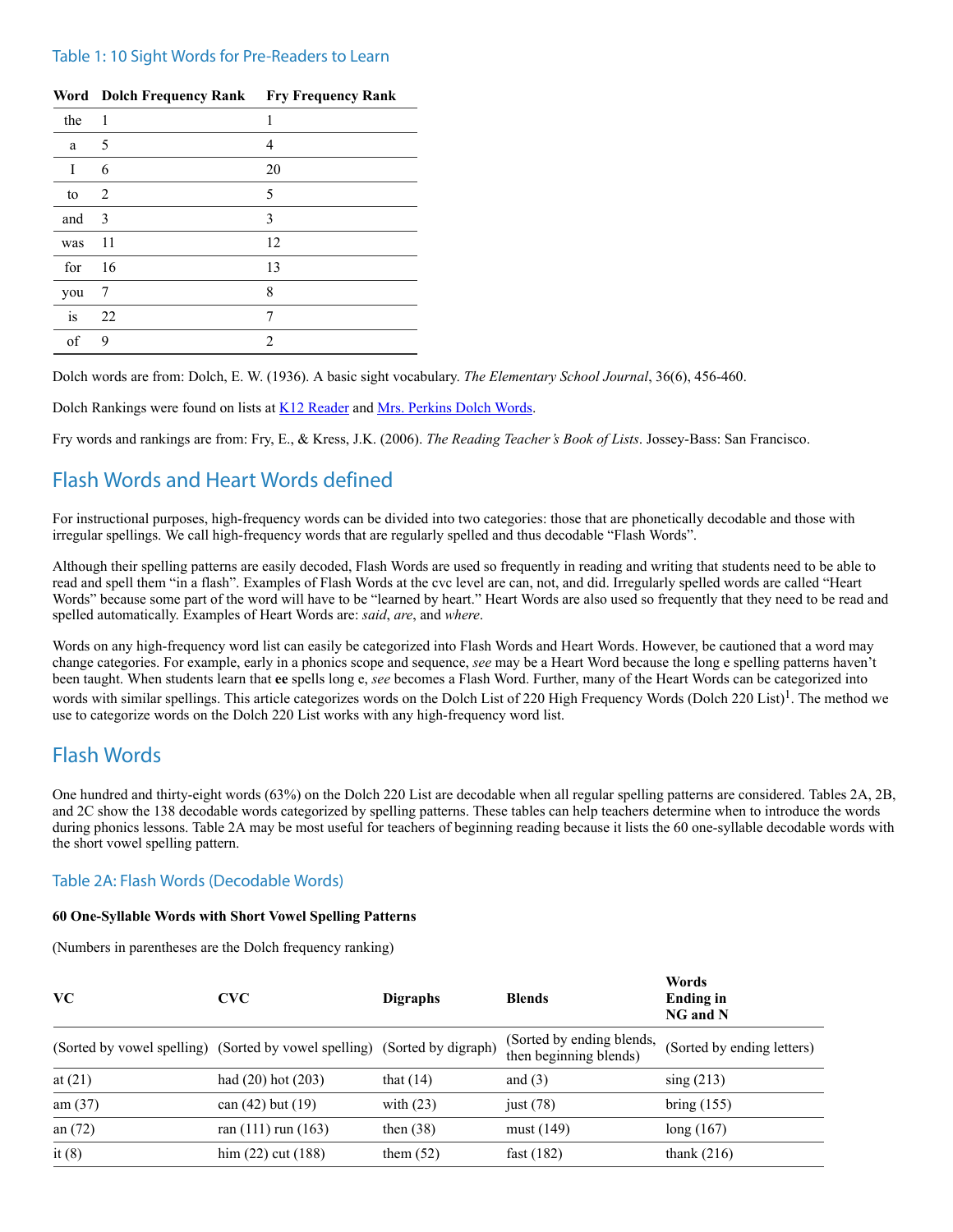| <b>VC</b>   | <b>CVC</b>              | <b>Digraphs</b> | <b>Blends</b> | woras<br>Ending in<br>NG and N |  |
|-------------|-------------------------|-----------------|---------------|--------------------------------|--|
| in $(10)$   | did (45) get (51)       | this $(55)$     | best $(210)$  | think $(110)$                  |  |
| if $(65)$   | will* $(59)$ yes $(60)$ | much $(142)$    | went $(62)$   | drink $(159)$                  |  |
| on $(17)$   | big $(61)$ red $(80)$   | pick (185)      | ask $(70)$    |                                |  |
| $off*(132)$ | $six(120) well*(109)$   | wish $(217)$    | its $(75)$    |                                |  |
| up(24)      | sit (191) let (112)     | when $(44)$     | jump(98)      |                                |  |
| us(169)     | not (49) tell (141)     | which $(192)$   | help $(113)$  |                                |  |
|             | got (93) ten (153)      |                 | stop $(131)$  |                                |  |
|             |                         |                 | black $(151)$ |                                |  |

**Words**

\*Students easily understand that two consonants at the end of a word spell one sound.

<sup>1</sup>The source for words on the Dolch 220 List is: Dolch, E. W. (1936). A basic sight vocabulary. *The Elementary School Journal*, 36(6), 456-460. Tables in this article show frequency rankings for words on the Dolch 220 list. Rankings for words on the Dolch 220 List can be found in many places, but we did not find a primary source that can be attributable to Dr. Dolch.

Rankings were retrieved on March 15, 2013, from [K12 Reader](https://www.k12reader.com/) and [Mrs. Perkins Dolch Words](https://mrsperkins.com/).

Flash Words that can be taught with spellings students know will vary at any given time, depending on which phonics patterns students have been taught. For example, the words had, am, and can will be decodable when students have learned short a and vc and cvc spelling patterns. That, when, pick, and much will be decodable after students learn digraphs and can read words with digraphs. The words just, went, black, and ask will be decodable when students learn to read words with blends.

Flash Words should be introduced when they fit into the phonics pattern being taught, which is different from teaching them based on their frequency of use. Flash Words are different from other decodable words only because of their frequency. They are called Flash Words because students will need lots of practice to read and spell these words "in a Flash". These are called "Flash Words" instead of "sight words" because students do not have to memorize any part of Flash Words. They can use their knowledge of phonics patterns to read and spell the words.

### Flash Words with advanced vowels to teach with early phonics instruction

Table 2B shows 60 one-syllable words with more advanced vowel spelling patterns. A few of these are so frequent that they will need to be taught when students are still learning the short vowel spelling patterns (VC and CVC) during phonics lessons.

#### Table 2B: Flash Words (Decodable Words)

#### **60 One-Syllable Words With R‐Controlled, Long, and Other Vowel Spellings**

(Numbers in parentheses are the Dolch Frequency Ranking)

| <b>CV Long Vowel</b>           | VCe (silent e)                 | <b>Vowel Teams with Long Vowel</b><br>Sounds     | <b>Vowel Teams with Other Vowel</b><br><b>Sounds</b> |
|--------------------------------|--------------------------------|--------------------------------------------------|------------------------------------------------------|
| (Sorted by vowel)<br>spelling) | (Sorted by vowel)<br>spelling) | (Sorted by vowel sound, then vowel)<br>spelling) | (Sorted by vowel sound, then vowel)<br>spelling)     |
| $I^*(6)$                       | came $(69)$                    | play (127)                                       | $out*(31)$                                           |
| $he^{*}(4)$                    | take $(94)$                    | may (130)                                        | round $(140)$                                        |
| she $*(15)$                    | make (114)                     | $say*(183)$                                      | found $(200)$                                        |
| $be*(33)$                      | made $(162)$                   | $see* (48)$                                      | down <sup>*</sup> $(40)$                             |
| $we^*(36)$                     | gave $(164)$                   | green(99)                                        | $now*(66)$                                           |
| $me^*(58)$                     | ate $(177)$                    | sleep $(116)$                                    | how <sup>*</sup> $(88)$                              |
| $go*(35)$                      | like $(53)$                    | keep $(143)$                                     | brown $(117)$                                        |
| $so^*(47)$                     | ride $(76)$                    | three $(170)$                                    | look $(26)$                                          |
| $no*(68)$                      | five $(119)$                   | eat $(125)$                                      | good(82)                                             |
| $my* (56)$                     | white $(152)$                  | read (197)                                       | new(148)                                             |
| $by*(103)$                     |                                | clean $(208)$                                    | soon $(161)$                                         |
| fly $(138)$                    |                                | right(90)                                        | draw (207)                                           |
|                                |                                |                                                  |                                                      |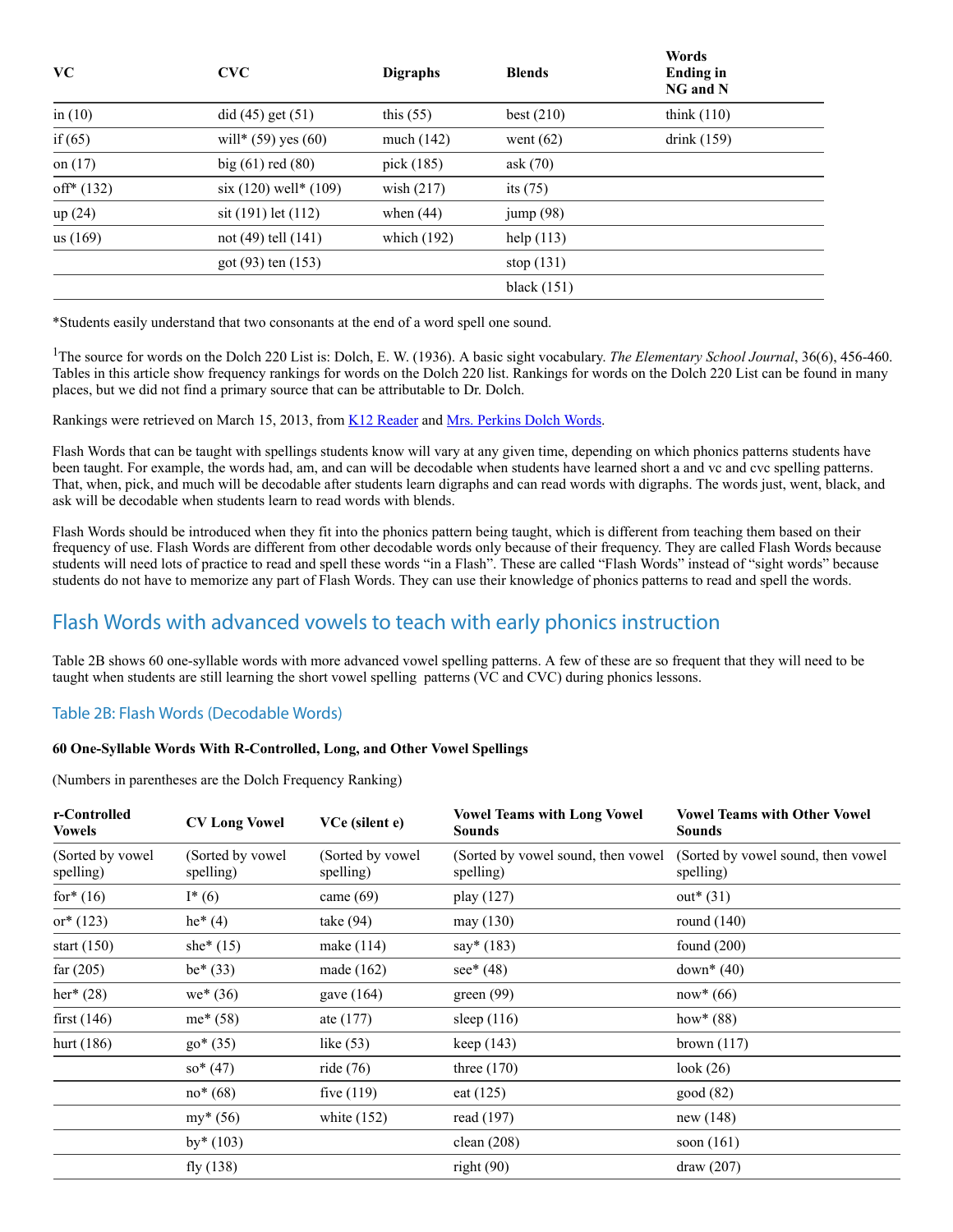| r-Controlled<br>Vowels | <b>CV Long Vowel</b> | VCe (silent e) | <b>Vowel Teams with Long Vowel</b><br><b>Sounds</b> | <b>Vowel Teams with Other Vowel</b><br><b>Sounds</b> |
|------------------------|----------------------|----------------|-----------------------------------------------------|------------------------------------------------------|
|                        | try* $(147)$         |                | light $(184)$                                       | $saw*$ (106)                                         |
|                        | why (198)            |                | own (199)                                           |                                                      |
|                        |                      |                | show $(202)$                                        |                                                      |
|                        |                      |                | grow(209)                                           |                                                      |

\* Many programs teach these words as Heart Words when students are still learning to read words with short vowels.

Traditionally, many words in Table 2B would be taught as "sight words" and not included as part of phonics lessons. These words might be introduced as they are encountered in a story, or they might be taught in order. For example, *he* would be taught as high frequency word #4, then *she* taught as high frequency word #12, with *we* (#26), *be* (#33), and *me* (#58), following later.

Under the new model, words with asterisks in Table 2B are still introduced when short vowels are being taught. The difference in the new model is that these words are grouped together by vowel spelling pattern to make it easier for students to remember the words. Instead of teaching *he* in isolation as a word to be memorized, we teach *he, be, we, me,* and *she* together (as shown in the CV column in Table 2b) and point out that the letter **e** spells the long e sound. *Go, no,* and *so* can be taught together, as can *my, by,* and *why*.

Students will learn words more easily when grouped together by similar spelling than by memorizing words one at a time as whole units. If the curriculum requires a Flash Word to be taught before the vowel pattern has been introduced, teachers can refer to Table 2B to find words that can be grouped together.

### Flash Words with two and three syllables

Table 2C shows 16 Flash Words with two syllables and one Flash Word with three syllables. We recommend teaching these words after students have learned to read two-syllable words in phonics instruction. If these words must be introduced earlier, students will learn them more easily if the teacher breaks the words into syllables and shows any known letter sounds in each syllable. This way students learn to read each syllable and blend the syllables into a word, instead of having to memorize the whole word.

#### Table 2C: Flash Words (Decodable Words)

#### **17 Two-Syllable Words and 1 Three-Syllable Word**

(Numbers in parentheses are the Dolch Frequency Ranking)

| <b>CVC</b>      | "A" Spells Schwa in First Short Vowels and r-<br><b>Syllable</b> | <b>Controlled Vowels</b> | Vowel                     | Short Vowel and Long All Other Two-Syllable Three-Syllable<br>Words | Word           |
|-----------------|------------------------------------------------------------------|--------------------------|---------------------------|---------------------------------------------------------------------|----------------|
| seven*<br>(134) | about $*(84)$                                                    | after $(108)$            | myself $(139)$            | little $(39)$                                                       | every** $(96)$ |
| upon<br>(211)   | around* $(85)$                                                   | never $(133)$            | open <sup>*</sup> $(165)$ | over $(73)$                                                         |                |
|                 | away* $(101)$                                                    | better $(172)$           | funny $(175)$             | going (115)                                                         |                |
|                 |                                                                  | under $(196)$            |                           | yellow $118$ )                                                      |                |
|                 |                                                                  |                          |                           | before $(124)$                                                      |                |

\* These words have a schwa sound in the first or second syllable.

\*\* This word is often pronounced with two syllables, especially in conversation.

### Heart Words

The Dolch 220 List has 82 Heart Words (37%) that are shown on Tables 3A and 3B. Heart Words have Heart Letters, which are the irregularly spelled part of the word. For example, **o** is the Heart Letter in the words to and do.

Some of the Dolch Heart Words with similar spelling patterns can be grouped together, even though the spelling patterns are not regular. Table 3A (on the next page) shows 45 Heart Words grouped according to similar spelling patterns. The table also lists twelve words not on the Dolch List. These twelve words have similar spelling patterns to the Dolch words listed, and the words are likely to be words already in young students' vocabularies. For example, *could* and *would* are Dolch words. We recommend adding *should* when could and would are taught, even though it is not on the Dolch 220 List.

The groups of words in Table 3A can be added to any phonics or spelling lesson, with the Heart Letters pointed out. For example, the words *his, is, as,* and *has* can all be taught as vc and cvc words in which the letter **s** is the Heart Letter because it spells the sound /z/.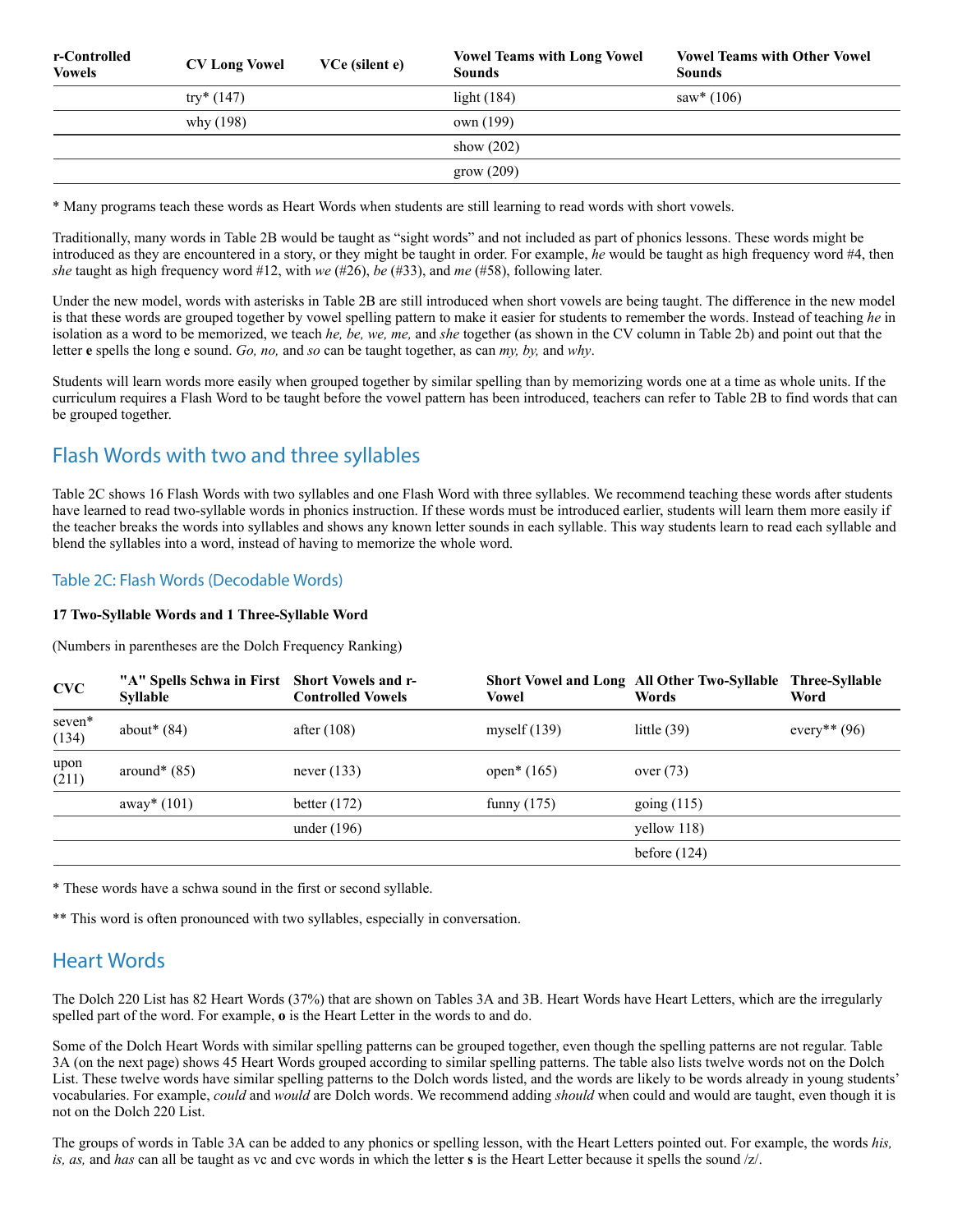#### Table 3A: Heart Words

#### **59 Words Grouped by Similar Spelling Patterns 45 Words from the Dolch List and 14 Not on the Dolch List**

(Numbers in Parentheses Are the Dolch Frequency Ranking) (Diamond [♦] indicates word is not on the Dolch List, but it fits the spelling pattern)

| <b>Unusual Spelling Pattern</b>                                                                    | <b>High-Frequency Words</b>                                   |
|----------------------------------------------------------------------------------------------------|---------------------------------------------------------------|
| s at the end of the word spells /z/                                                                | his $(13)$ , is $(27)$ , as $(32)$ , has $(166)$              |
| v is followed by e because no English word ends in v                                               | have (34), give (144), live (206)                             |
| o-e spells short u /ŭ/                                                                             | some (30), come (64), done (180)                              |
| $\alpha$ spells $\sqrt{50}$ (as in boot)                                                           | to $(2)$ , do $(41)$ , into $(77)$                            |
| rhyming words spelled with the same last four letters                                              | there $(29)$ , where $(95)$                                   |
| s spells /z/ in a vce word                                                                         | those $(179)$ , these $(212)$                                 |
| all spells /oঁll/                                                                                  | all (25), call (167), fall (193), small (195), ball $\bullet$ |
| oul spells /ŏŏ/ (as in cook)                                                                       | could (43), would (57), should $\blacklozenge$                |
| e at the end is after a phonetic r-controlled spelling                                             | were $(50)$ , are $(63)$                                      |
| vcc and cvcc words with $\bf{o}$ spelling long o / $\bf{\bar{o}}$ /                                | old (102), cold (136), hold (173), both (190)                 |
| evec words with i spelling long i /i/                                                              | find (167), kind (189), mind $\blacklozenge$                  |
| words similar in meaning and spelling                                                              | one $(54)$ , once $(160)$                                     |
| a after w sometimes spells short o /ŏ/                                                             | want (86), wash (201), watch $\triangleleft$                  |
| ue spells /ōō/ as in boot                                                                          | blue (79), glue $\bullet$ , clue $\bullet$ , true $\bullet$   |
| $\bf{u}$ spells / $\delta \delta$ / (as in cook)                                                   | put (91), full (178), pull (187), push $\bullet$              |
| rhyming words with silent I                                                                        | walk (121), talk $\bullet$                                    |
| rhyming words - the letter a spells short i or short e (depending on dialect) any (83), many (218) |                                                               |
| <b>oo</b> at the end of a word spells $\overline{100}$ (as in boot)                                | too (92), boo $\bullet$ , moo $\bullet$                       |
| or spells /er/                                                                                     | work (145), word $\bullet$ , world $\bullet$                  |
| uy spells long i $/\bar{i}/$                                                                       | buy (174), guy                                                |

### Teaching Heart Words

Table 3B shows 37 Heart Words not easily grouped by spelling patterns. Most of the words are more difficult for spelling than for reading.

As with all Heart Words, these words can also be incorporated into phonics instruction when students learn to read the regularly spelled letters a word. For example, when students know the digraph **th**, they and their can be introduced. The digraph **th** in both these Heart Words is a regular spelling for the sound /th/. The Heart Letters are **ey** in *they* and **eir** in *their*. Similarly, the Heart Letter in the word *what* is **a**, and the Heart Letter in the word *from* is **o**.

#### Table 3B: Heart Words

#### **37 Words that Do Not Fit into Spelling Patterns**

(Numbers in parentheses are the Dolch Frequency Ranking)

| the $(1)$   | very $(71)$               | here $(105)$                            | does $(154)$   | use $(181)$      |
|-------------|---------------------------|-----------------------------------------|----------------|------------------|
| a(5)        | yours $(74)$              | two $(122)$                             | goes $(156)$   | carry (194)      |
| of $(9)$    | from $(81)$               | again $(126)$                           | write $(157)$  | because $(204)$  |
| you $(7)$   | don't(87)                 | who (128)                               | always $(158)$ | together $(214)$ |
| was $(11)$  | know (89)                 | been $(129)$                            | only (168)     | please $(215)$   |
| said $(12)$ |                           | pretty $(97)$ eight $(135)$             | our (171)      | shall $(219)$    |
| they $(18)$ |                           | four $(100)$ today $(137)$ warm $(176)$ |                | laugh $(220)$    |
|             | what $(46)$ their $(104)$ |                                         |                |                  |